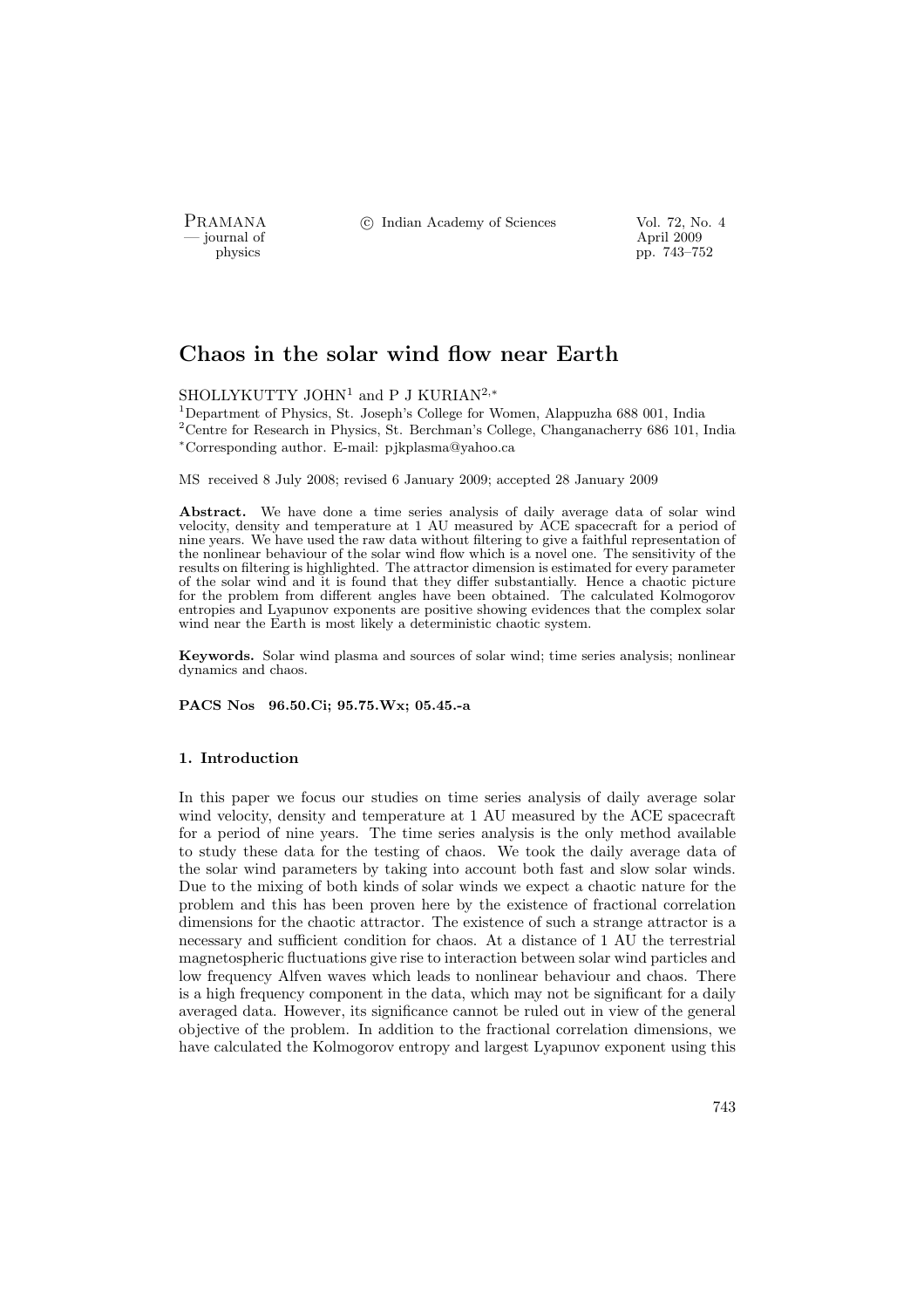## Shollykutty John and P J Kurian

data. Finite and positive values of these provide further evidences for the chaotic nature of the solar wind flow at this location.

The solar wind plasma flowing supersonically away from the Sun has two forms: slow wind, with velocity less than 400 km/s and fast wind, with velocity greater than 400 km/s. The fast wind is associated with coronal holes and slow wind is associated with coronal streamers. Burlaga [1,2] has done a detailed analysis of the solar wind data obtained from various spacecrafts and he found some signatures of chaos (multifractals, intermittence and turbulence) in the solar wind. Buti [3] showed that the chaotic fields generated in the solar wind can lead to anomalously large plasma heating and acceleration.

Time series analysis of the observed solar radio pulsations has been done by Kurth and Herzel [4] and they suggested that there must be a low-dimensional attractor in solar radio pulsations. Macek and Redaelli [5] studied the dimension of chaotic attractor in low speed stream of solar wind at 0.3 AU and have shown that the Kolmogorov entropy of the low speed solar wind attractor is positive and finite and it holds a chaotic system. The correlation dimension of the reconstructed attractor has been calculated by Macek [6]; and has provided tests for nonlinearity in the solar wind data. The chaos in low speed stream of solar wind plasma including Alfvenic fluctuations measured by Helios spacecraft in the inner heliosphere has been analysed by Macek and Redaelli [7]. The Kolmogorov entropy of the Alfvenic fluctuations in the low speed stream of solar wind has been studied by Redaelli and Macek [8]. The existence of chaos in the evolution of pressure in coronal loops has been investigated by Sasidharan *et al* [9] by studying the power spectrum of the data generated by the solution of the MHD equations and by evaluating the invariant dimension  $D_2$  of the system.

We took the daily average unfiltered data of the solar wind parameters near Earth by taking into account both fast and slow solar winds which have more complex behaviour. We have calculated the dimensions of the chaotic attractors in the solar wind along with Kolmogorov entropies and largest Lyapunov exponents using these data. Finite and positive Kolmogorov entropies and positive Lyapunov exponents which we have obtained ensure that the complex solar wind is most likely a deterministic chaotic system.

The paper is organized as follows: Section 2 of this paper contains a brief introduction to the methods used for the calculation of various chaotic parameters. Section 3 describes the data analysis in detail and in §4 results and discussion are given. Then §5 gives the conclusion.

#### 2. Methods

#### 2.1 Autocorrelation function

In this paper our goal is to test the existence of deterministic chaos in the solar wind flow and we have employed the commonly used techniques of time series analysis. Firstly an autocorrelation analysis is done for determining a proper time delay in the computation of correlation integrals. By means of the shape of the autocorrelation function, a preliminary detection of deterministic chaotic dynamics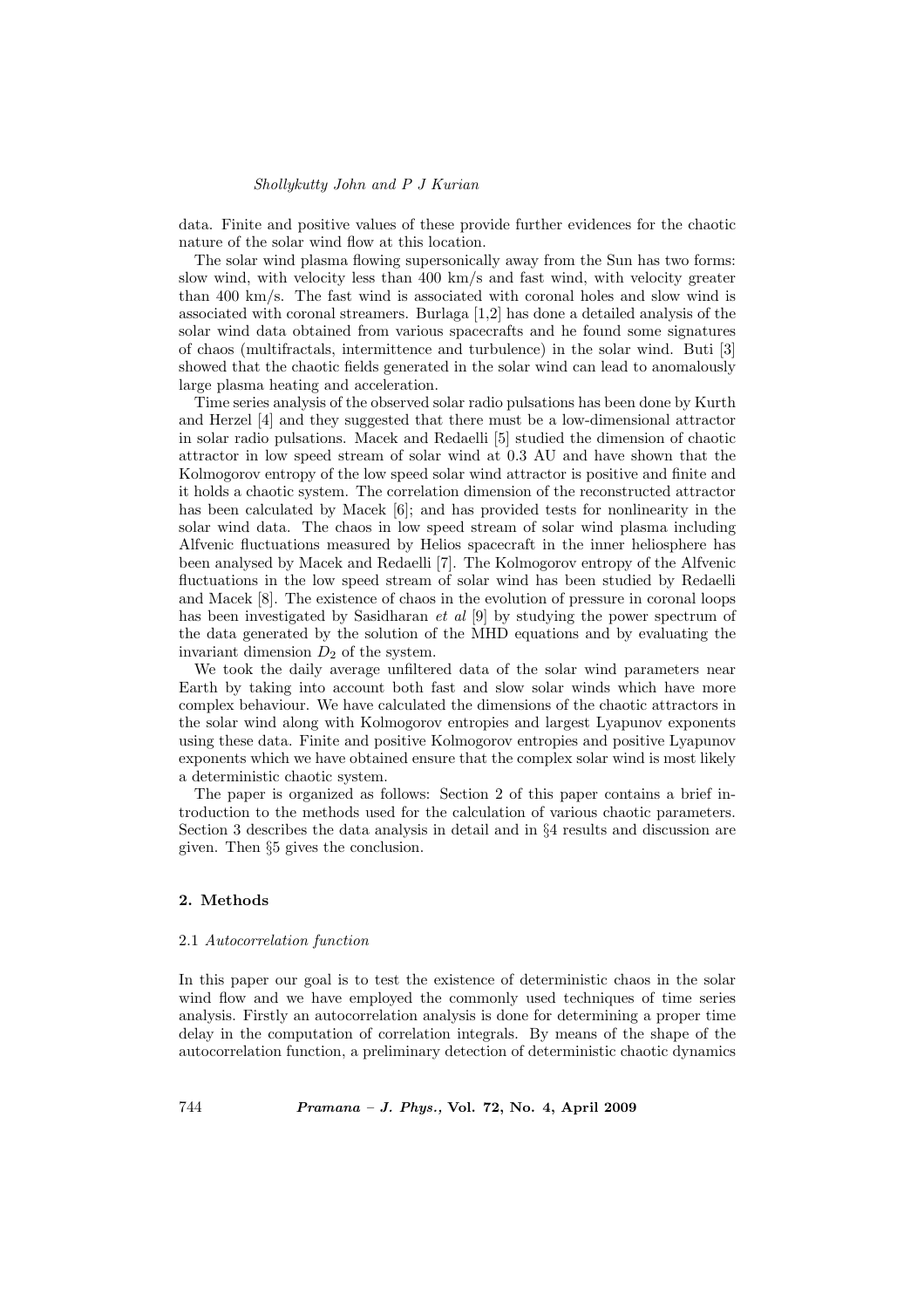in time series for this problem has been done. If the autocorrelation function falls quickly to zero, then the time series is probably purely stochastic and there is no determinism in the series, the value at each point being independent of all other values in the series. Random Gaussian white noise is an example of such a system. On the other hand, the autocorrelation function of the signal which is governed by the deterministic chaotic dynamics decreases more slowly – even slowly than in an exponential manner, because the points are not independent of each other and a self-similarity is present in the process. This shows that the system has a memory. In this paper we have done the autocorrelation analysis for velocity, density and temperature in the solar wind data. In all the three cases we were able to determine the relevant autocorrelation functions which indicate the presence of chaos in the problem.

The autocorrelation time  $t_a$  is given by

$$
\frac{\langle V(t)V(t+t_{\rm a})\rangle - \langle V(t)\rangle^2}{\sigma^2} = e^{-1},\tag{1}
$$

where  $\sigma$  is the standard deviation. We took the time delay for each parameters slightly greater than the first zero of the autocorrelation function as in figures 1a–c.

#### 2.2 Correlation integrals and correlation dimensions

There are several ways to detect chaotic patterns in the time series. The correlation dimension method, discussed by Grassberger and Procaccia [10,11], Lyapunov exponent method [12] and the Kolmogorov entropy method by Grassberger and Procaccia [13] are the most common ones for problems like this. In this study we have applied all the methods and positive results of chaos were obtained. The novelty of our study is that we have used unfiltered data for the study and employed all the above-mentioned techniques together. We have obtained clear-cut symptoms of deterministic chaos in our present study which other authors have never seen. Our main intention in this paper is to show that the system would appear differently when looked through different windows.

Let  $x_1, x_2, \ldots, x_N$  where  $x_i \in R$  is the measurement of some state variables such as temperature, velocity etc. taken as time  $t_i = t_0 + i\Delta t$ . Out of this sequence of one-dimensional variables create a set of m-dimensional vectors whose components are just the time-delayed values of the variables.

 $X^{m}(t) = V_i = (X_i, X_{i+\tau}, X_{i+2\tau}, \ldots, X_{i+(m-1)\tau}), V_i \in R^{m}$  where m is the embedding dimension and  $\tau$  is an appropriate time delay. The dynamical information in one-dimensional data has been converted to spatial information in the mdimensional set. A system which has a  $v$ -dimensional attractor in its phase space will have its Takens vectors lying on a  $v$ -dimensional subset of the embedding space  $R^m$  [14]. To find the correlation dimension  $v$  or  $D_2$  we make use of the correlation integral  $C(\varepsilon)$  introduced by Grassberger and Procaccia [13]

$$
C(\varepsilon) = \frac{1}{N^2} \sum \theta(\varepsilon - |X_i - X_j|),\tag{2}
$$

where  $\theta$  is the Heaviside step function.  $C(\varepsilon)$  will survive for all values of  $|X_i - X_j|$ ε. The correlation dimension υ is defined by the limit

 $Pramana - J. Phys., Vol. 72, No. 4, April 2009$  745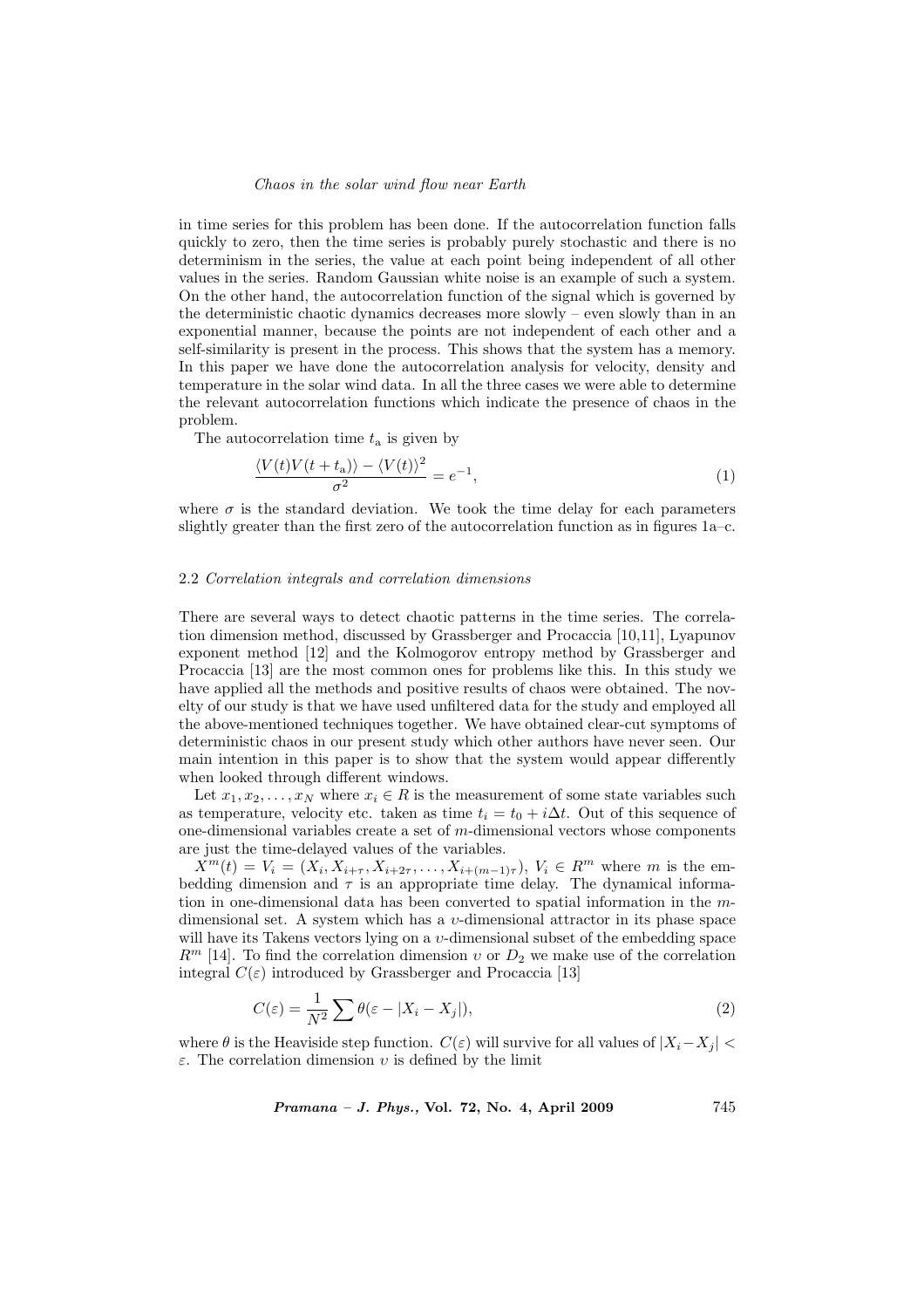

velocity profile for the period 1998–2006. The x-axis is in days and y-axis is the autocorrelation function. (b) The autocorrelation function as a function of the time lag for density profile for the period  $1998-2006$ . The x-axis is in days and  $y$ -axis is the autocorrelation function. (c) The autocorrelation function as a function of the time lag for temperature profile for the period 1998–2006. The x-axis is in days and y-axis is the autocorrelation function.

$$
v = \lim_{\varepsilon \to 0} \lim_{N \to \infty} \frac{\mathrm{d}\log C(\varepsilon, N)}{\mathrm{d}\log \varepsilon}.
$$
 (3)

Typically, one reconstructs the attractor in a suitable space and computes  $C(\varepsilon)$ and its slopes as a function of  $\varepsilon$ . For correlation dimension (attractor dimension)

746 Pramana – J. Phys., Vol. 72, No. 4, April 2009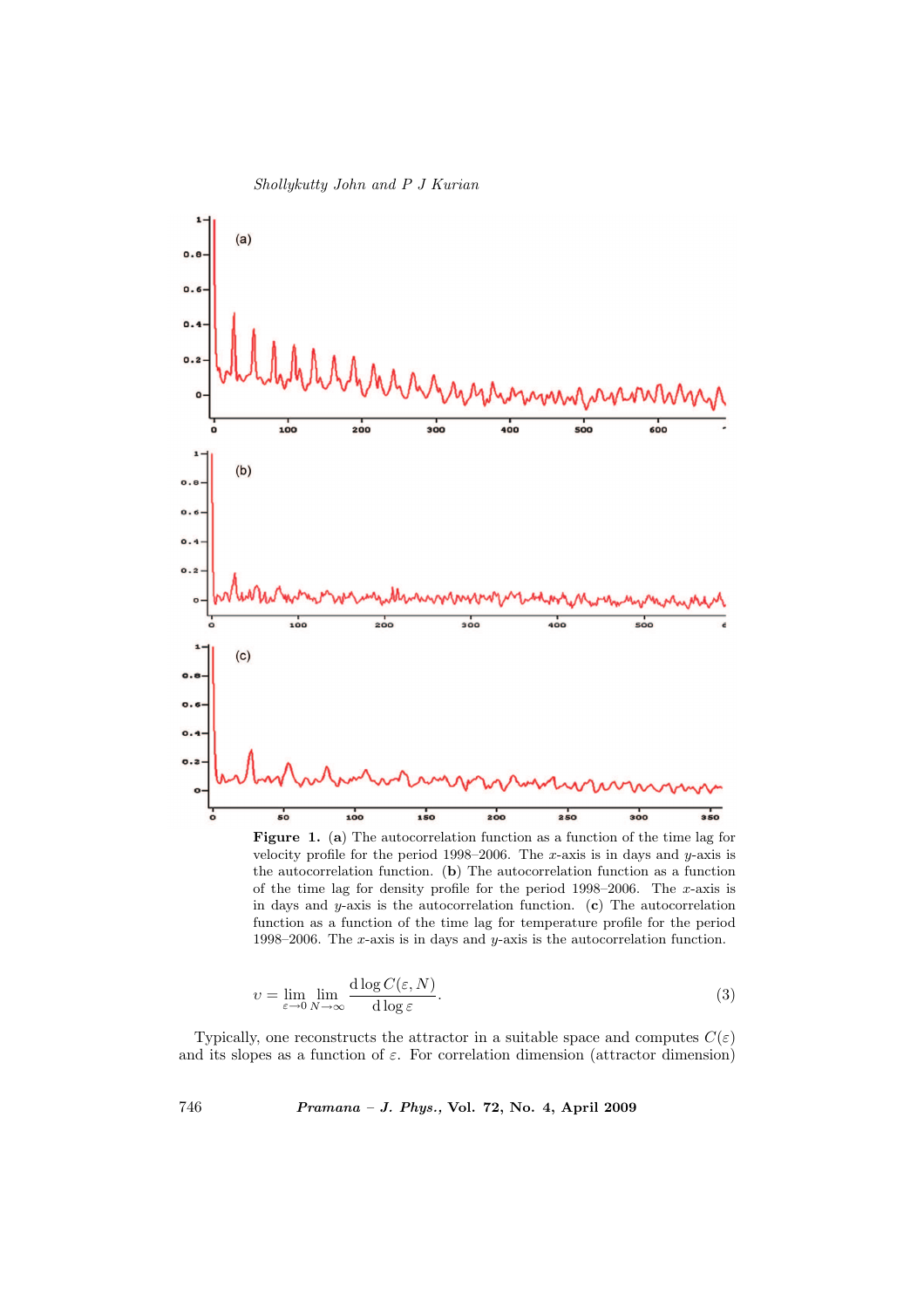

Chaos in the solar wind flow near Earth

embedding dimension for velocity profile. (b) Graph showing the variations of correlation dimension with embedding dimension for density profile. (c) Graph showing the variations of correlation dimension with embedding dimension for temperature profile.

corresponding to each parameter one would look for a range of  $\varepsilon$  values where  $v$ saturates or where it is relatively constant. This  $v$  will be the attractor dimension  $D_2$ . We have obtained  $D_2$  as 7.84 from figure 2a for the original data for velocity whose embedding dimension is nine. For density profile  $D_2$  is obtained as 8.54 as in figure 2b and for temperature it is obtained as 9.67 as in figure 2c which are all fractals depicting the chaotic nature of the problem.

Pramana – J. Phys., Vol. 72, No. 4, April 2009 747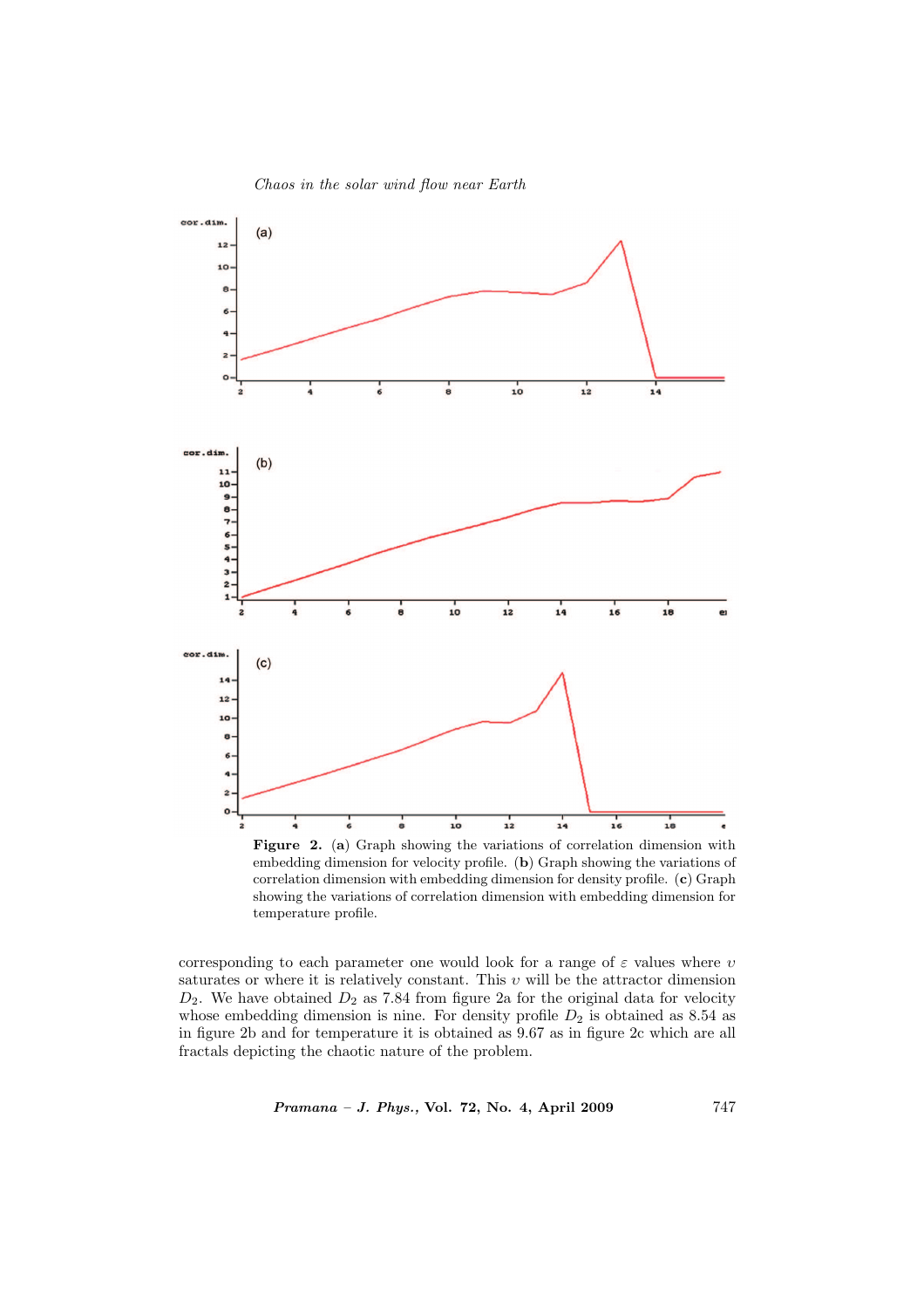# Shollykutty John and P J Kurian

Table 1. Characteristics of solar wind attractors for the solar wind data during the period Jan. 1998 to Oct. 2006 (consolidated data).

| Characteristics             | Velocity            | Density          | Temperature         |
|-----------------------------|---------------------|------------------|---------------------|
| Numbers of data points      | 3181                | 3181             | 3181                |
| Sampling time $\Delta t$    | $1\;{\rm day}$      | $1 \mathrm{day}$ | $1 \mathrm{day}$    |
| Autocorrelation time        | 5 days              | 11 days          | 4 days              |
| Correlation dimension $D_2$ | $7.84 \text{ bits}$ | $8.54$ bits/     | $9.67 \text{ bits}$ |
| Embedding dimension         | 9                   | 14               | 11                  |
| Entropy $K_2$               | 0.37                | 0.55             | 0.47                |
| LLE                         | 0.349               | 0.493            | 0.403               |

#### 2.3 Kolmogorov entropy

Using time series of equally spaced original data we have constructed a large number of vectors in the embedding phase space of dimension  $m$ . Then we have divided this space into a large number  $M(\varepsilon)$  of equal hypercubes of size  $\varepsilon$  which cover the presumed attractor. If  $P_i$  is the probability measure that a point from a time the presumed attractor. If  $P_j$  is the probability measure that a point from a time<br>series falls in a typical jth hypercube, using q-order function  $I_q(\varepsilon) = \sum (P_j)^q$  where  $j = 1, \ldots, M$  [5]. Renyi–Kolmogorov information entropy can be generally defined as

$$
K_q = \lim_{\varepsilon \to 0} \lim_{M \to \infty} \frac{1}{1 - q} \ln I_q(\varepsilon). \tag{4}
$$

Mathematical theory of information in the context of communication was studied in 1940s by Shanon, who defines the information content of an event as the logarithm of the inverse of the probability of occurrence,  $I = -\log P_i$ . For more than one event the information entropy  $I = -\sum P_c \log P_i$  which is known as Kolmogorov entropy. The conventional Boltzmann entropy of zero order  $(q = 0)$  gives no information about how the system evolves. But Renyi–Kolmogorov entropy of order two  $(q = 2)$  provides information about the evolution of the system. This correlation entropy provides important information about the dynamics of the system and is useful for nonlinear deterministic system [8].

As discussed in Redaelli and Macek [8] we have estimated order 2 correlation entropy  $K_2$  directly from unfiltered data, using the following equation:

$$
K_2 = \frac{1}{\Delta m} \left\{ \ln \frac{C_m(\varepsilon)}{C_m(\varepsilon) + \Delta m(\varepsilon)} \right\}.
$$
 (5)

The calculated entropy for velocity, density and temperature profiles are given in table 1. In all the three cases positive values of  $K_2$  were obtained which reveal the chaotic nature.

748 Pramana – J. Phys., Vol. 72, No. 4, April 2009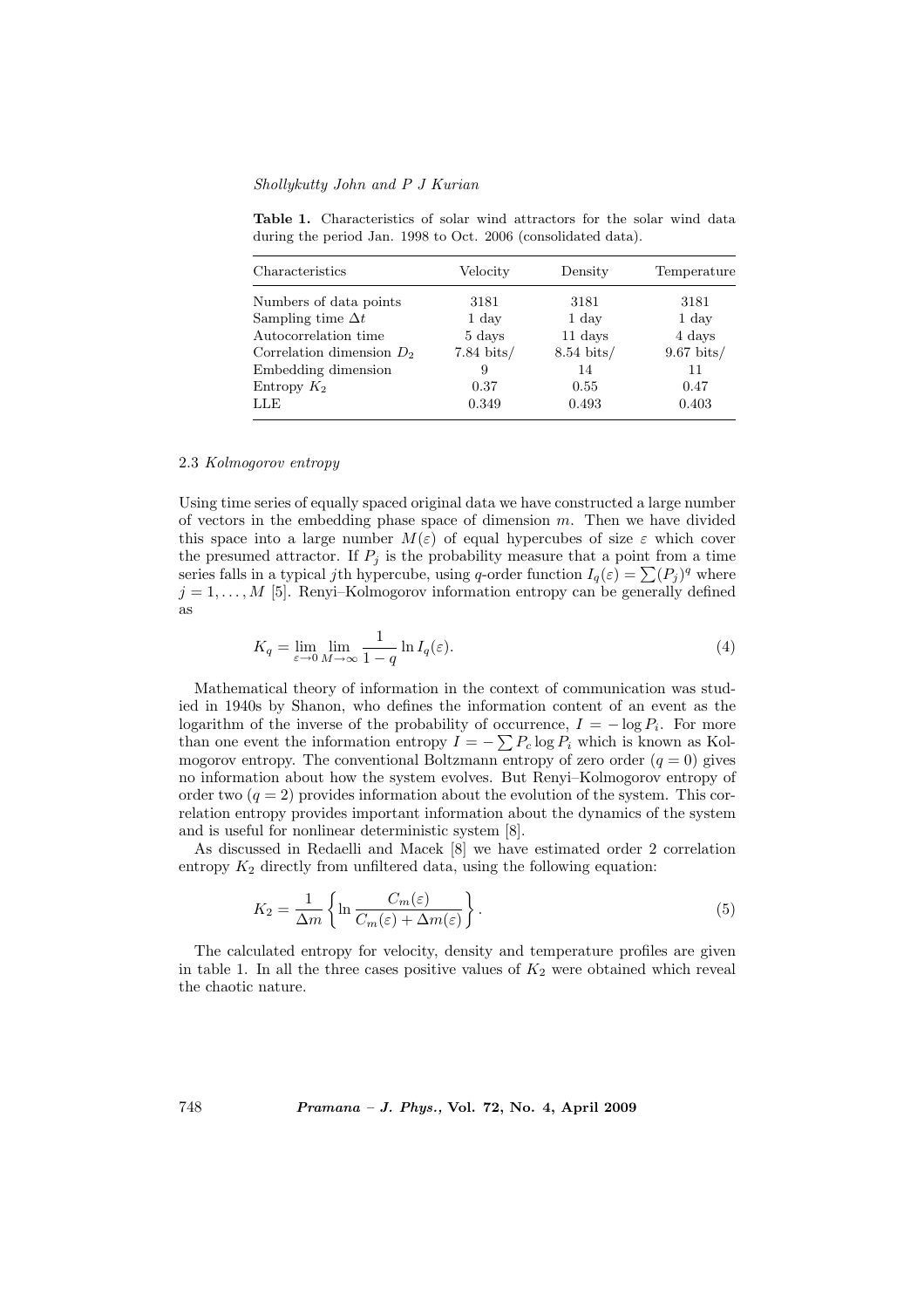#### Chaos in the solar wind flow near Earth

#### 2.4 The largest Lyapunov exponent (LLE)

In nonlinear time series analysis, it is of great interest to measure the Lyapunov characteristic exponents which if positive, by definition are the most striking evidence for chaos (Holger Kantz [12]). One can use an algorithm which directly exploits the definition of the Lyapunov exponent in the state space and therefore does not need the underlying equations of motion. By this, in practice, only the maximal exponent can be computed.

Let  $x(t)$  be the time evolution of some initial condition  $x(0)$  in an appropriate state space. Then the maximal Lyapunov exponent is found with probability one by Holger Kantz [12],

$$
\lambda_{\max} = \lim_{t \to \infty} \lim_{\varepsilon \to 0} \frac{1}{t} \frac{\ln[|x(t) - x_{\varepsilon}(0)|]}{\varepsilon},
$$
  

$$
|x(t) - x_{\varepsilon}(0)| = \varepsilon
$$
 (6)

for almost all difference vectors  $x(t) - x_{\varepsilon}(0)$ . To compute  $\lambda_{\max}$  numerically one can apply eq. (6) directly in real space by searching for pairs of neighbouring trajectories and see how they diverge.

In all the three cases positive values of LLEs were obtained which reveal the chaotic nature.

### 3. Data analysis

We have analysed the solar wind data from ACE spacecraft measured in situ in the heliosphere at 1 AU. We have selected the daily average values of solar wind velocity, density and temperature from January 1998 to October 2006. It is well-known that various disturbances are superimposed on the overall structure of the solar wind including mainly Alfven waves, which move away from Sun [7]. In this work we have used raw data instead of filtered data in order to give a faithful representation of the nonlinear behaviour of the solar wind. Figures 3a–c show the original data without filtering. This is a novel step compared to the previous related works on solar wind data. The input parameter here is the time delay selected. In this case we have calculated the autocorrelation time by plotting the autocorrelation function for choosing the proper time delay. After getting the autocorrelation time  $t_a$  we have selected a time delay which is slightly greater than  $t_a$ . Autocorrelation function has been plotted as in figures 1a–c.

We have repeated the time series analysis for three more samples. The sample data consist of in situ measurements of the hourly averaged data for the years 2000, 2002 and 2004 for 4 months. In this analysis we got the same response as the consolidated data had been exhibited that each parameter has its own characteristic attractor.

 $Pramana - J. Phys., Vol. 72, No. 4, April 2009$  749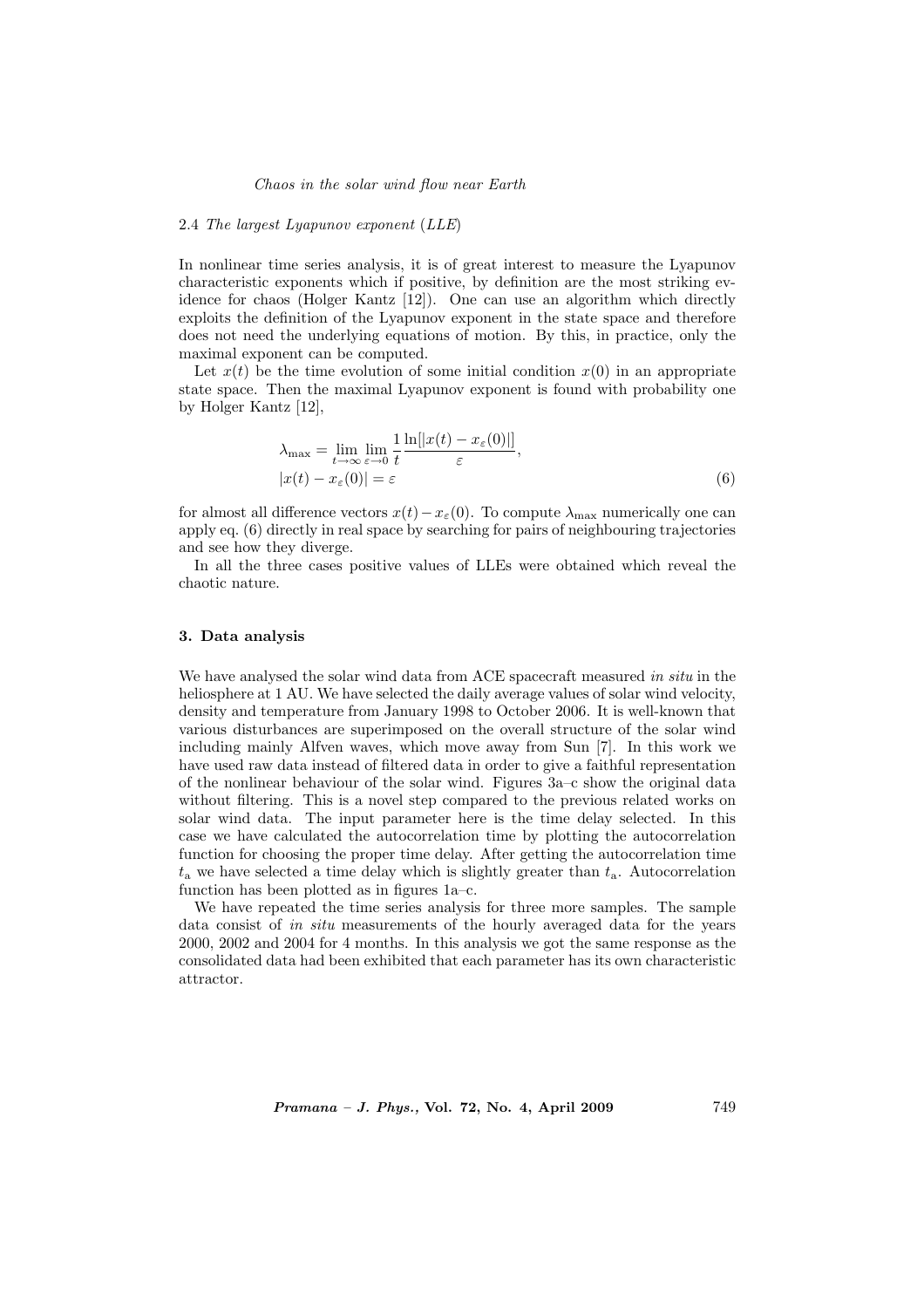



period 1998–2006. The x-axis is in days and y-axis is in  $km/s$ . (b) The original daily average data profile for density for the period 1998–2006. The x-axis is in days and y-axis is in cm<sup>-3</sup>. (c) The original daily average data profile for the temperature for the period  $1998-2006$ . The x-axis is in days and y-axis is in degree Kelvin.

# 4. Results and discussions

We have analysed the ACE data using plasma parameters measured inside in the heliosphere at 1 AU. We have selected the daily averaged solar wind velocity from ACE data from January 1998 to October 2006. First we have calculated the natural logarithm of the correlation sum  $C_m(\varepsilon)$  vs. ln  $\varepsilon$  for various embedding dimensions.

750 Pramana – J. Phys., Vol. 72, No. 4, April 2009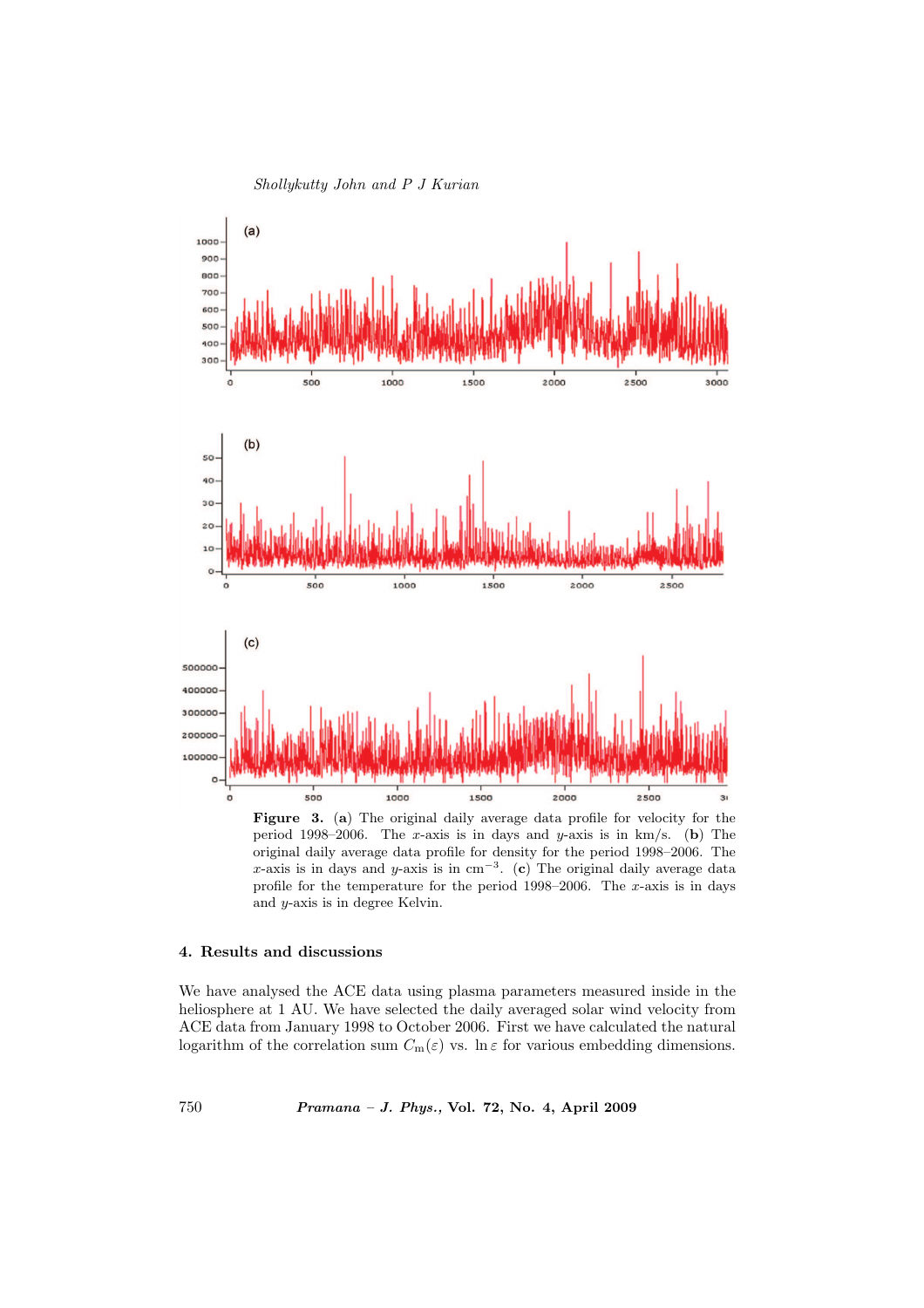Plot the slope of the curves for various embedding dimensions as in figures 2a–c. The slope for which saturation occurs is the correlation dimension  $D_2$  of the attractor. We have calculated the attractor dimension for the velocity profile as 7.84 bits/ and the corresponding embedding dimension as 9. We have obtained a positive value for  $\lambda_{\text{max}}$  which is equal to +0.349 for the velocity data and Kolmogorov entropy for this case is 0.37. The chaotic behaviour is caused by the superposition of more than two modes of oscillation and is due to strong nonlinear coupling between them. According to Sasidharan *et al*  $[9]$  there exist two strange attractors with embedding space dimensions 7 and 18 for the pressure profile in coronal loops and the trajectories can land upon either of these attractors. Since the attractors are strange attractors, the trajectories could jump from one to the other and this can lead to chaos.

Macek and Redaelli [7] have used the filtered low speed solar wind data at 0.32 AU using nonlinear Schreiber filter and obtained the correlation dimension as  $3.1 \pm 0.2$ . But in our work we have obtained the correlation dimension as 7.84 bits/ for unfiltered data of solar wind velocity at 1 AU. Hence our results are bonafiding the fact that filtering can reduce the nonlinear behaviour of the data. Therefore, to get actual attractor dimension it is necessary to use the unfiltered data. In this study we took the daily average solar wind data by taking into account both the fast and slow winds which have more complex behaviour.

We have extended this idea of time series analysis to unfiltered density and temperature profiles to calculate the attractor dimensions. All the properties of the chaotic attractor has been calculated using density and temperature profiles. For the density profiles the attractor dimension is obtained as 8.54 bits/ as in figure 2b for the embedding dimension 14. The calculated LLE and Kolmogorov entropies are 0.4938 and 0.55. This shows that the density profile also is chaotic. From figure 2b it is obvious that there has been more than one attractor in the density profile. In the case of temperature profile we have got different properties for the chaotic attractor. The correlation dimension is 9.67 bits/ as in figure 2c for an embedding dimension 11. The LLE and Kolmogorov entropy are 0.403 and 0.47. These results show that it forms another chaotic attractor. So it has been interpreted that the nature of interactions would change depending upon the parameters. Each parameter has its own characteristic attractor.

The main achievement of our results is that, by using various techniques for chaotic studies, we found that the dynamical parameters are more significant than the static parameters. The scatter is more for the static parameters when compared to dynamic parameters. The correlation dimension is a static parameter while the Kolmogorov entropies and largest Lyapunov exponents are dynamic ones. Of these, Kolmogorov entropy exhibits more scatter from the mean as compared to Lyapunov exponents. Hence, even in the dynamic parameters one can make a classification based on the scatter from the mean. We have shown that LLEs are the most dynamic chaotic parameters in the problem. To the best of our knowledge this is a new and revealing result, and thus demand further work in this direction. We propose that this result cannot be expected from the time series analysis where a series is generated from a given chaotic equation since our case is a natural phenomenon. Nature holds back informations from a modelled equation.

 $Pramana - J. Phys., Vol. 72, No. 4, April 2009$   $751$